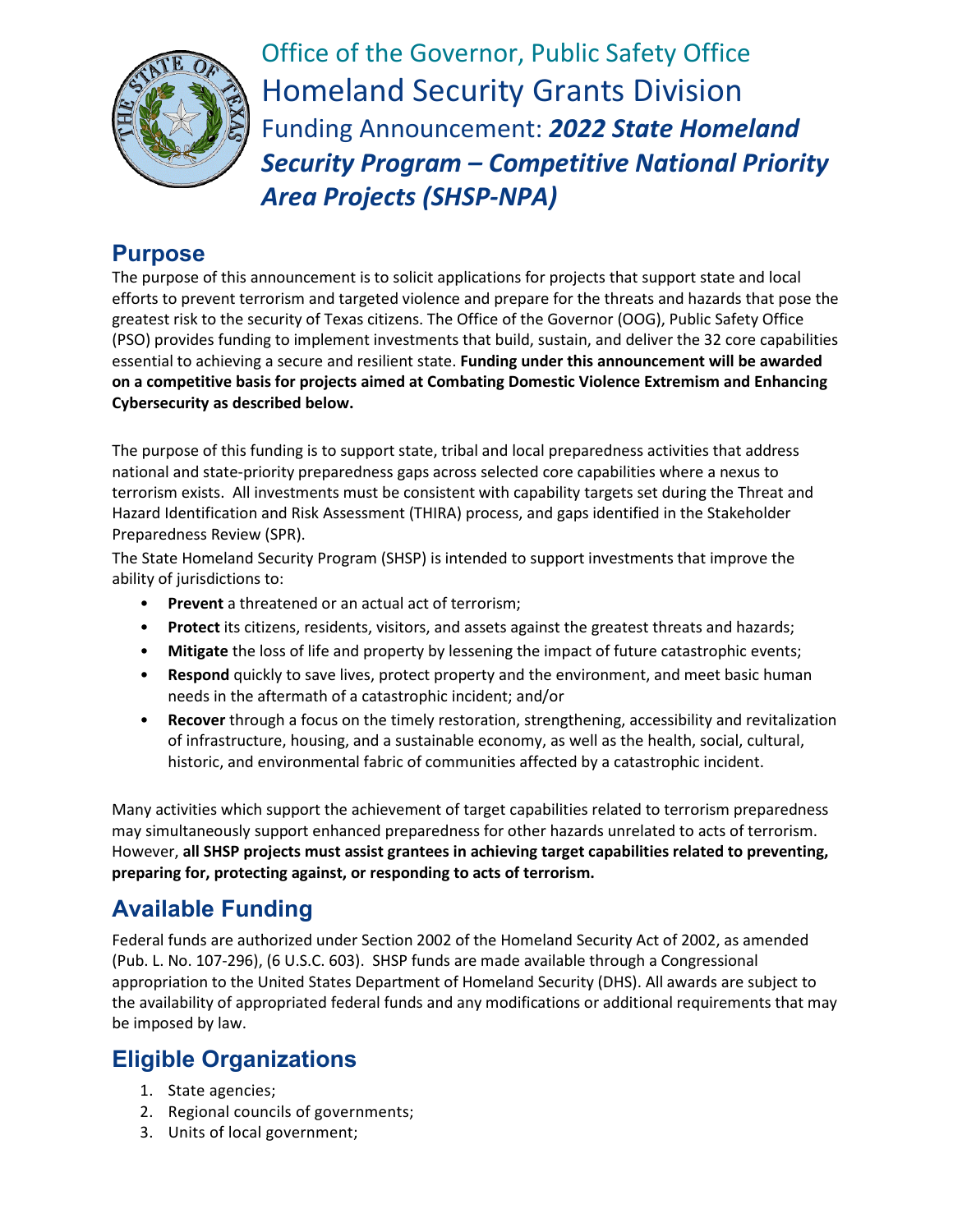- 4. Nonprofit organizations;
- 5. Universities or Colleges; and
- 6. Federally recognized Native American tribes.

#### **Application Process**

Applicants must access the PSO's eGrants grant management website at [https://eGrants.gov.texas.gov](https://egrants.gov.texas.gov/) to register and apply for funding. For more instructions and information, see the OOG's *eGrants User Guide to Creating an Application*, available [here.](https://egrants.gov.texas.gov/fundopp.aspx?name=eGrants_Guide_to_Creating_an_Application_12.2020.pdf&type=2)

### **Key Dates**

| <b>Action</b>                                          | <b>Date</b>             |
|--------------------------------------------------------|-------------------------|
| <b>Funding Announcement Release</b>                    | 12/13/2021              |
| <b>Online System Opening Date</b>                      | 12/13/2021              |
| <b>Final Date to Submit and Certify an Application</b> | 2/10/2022 at 5:00pm CST |
| <b>Earliest Project Start Date</b>                     | 09/01/2022              |

## **Project Period**

Projects selected for funding must begin between September 1, 2022 and March 1, 2023, and expire on or before August 31, 2024. Additional guidelines are below:

- 1. Project periods should be structured so that projects that include grant-funded salaries and/or annual recurring costs do not overlap with the project periods of previous or future grant awards with the same costs.
- 2. Project periods should be structured so that projects that include grant-funded salaries and/or annual recurring costs are on a 12 **or** 24-month grant cycle/performance period.
- 3. Project periods for equipment only projects are generally awarded for a 6 to 12-month grant period.
- 4. PSO will consider proposed start or end dates falling outside of these guidelines on a case-by-case basis.

## **Funding Levels**

Minimum: \$2,500

Maximum: None.

PSO expects to set-aside at least 15% of available SHSP funding for projects under this funding announcement. This amount is estimated to be \$3 million.

Match Requirement: None

# **Standards**

Grantees must comply with standards applicable to this fund source cited in the Texas Grant Management Standards [\(TxGMS\)](https://comptroller.texas.gov/purchasing/grant-management/), [Federal Uniform Grant Guidance,](https://www.ecfr.gov/current/title-2/subtitle-A/chapter-II/part-200?toc=1) and all statutes, requirements, and guidelines applicable to this funding.

#### **Eligible Activities and Costs**

1. The Federal Emergency Management Agency (FEMA) has established National Priority Areas (NPA) for the Homeland Security Grant Program and required the State to dedicate at least 15% of Texas' SHSP funds to projects under the NPAs noted below. Applicants are encouraged to submit projects under these NPAs when the primary core capability addressed is consistent with a NPA description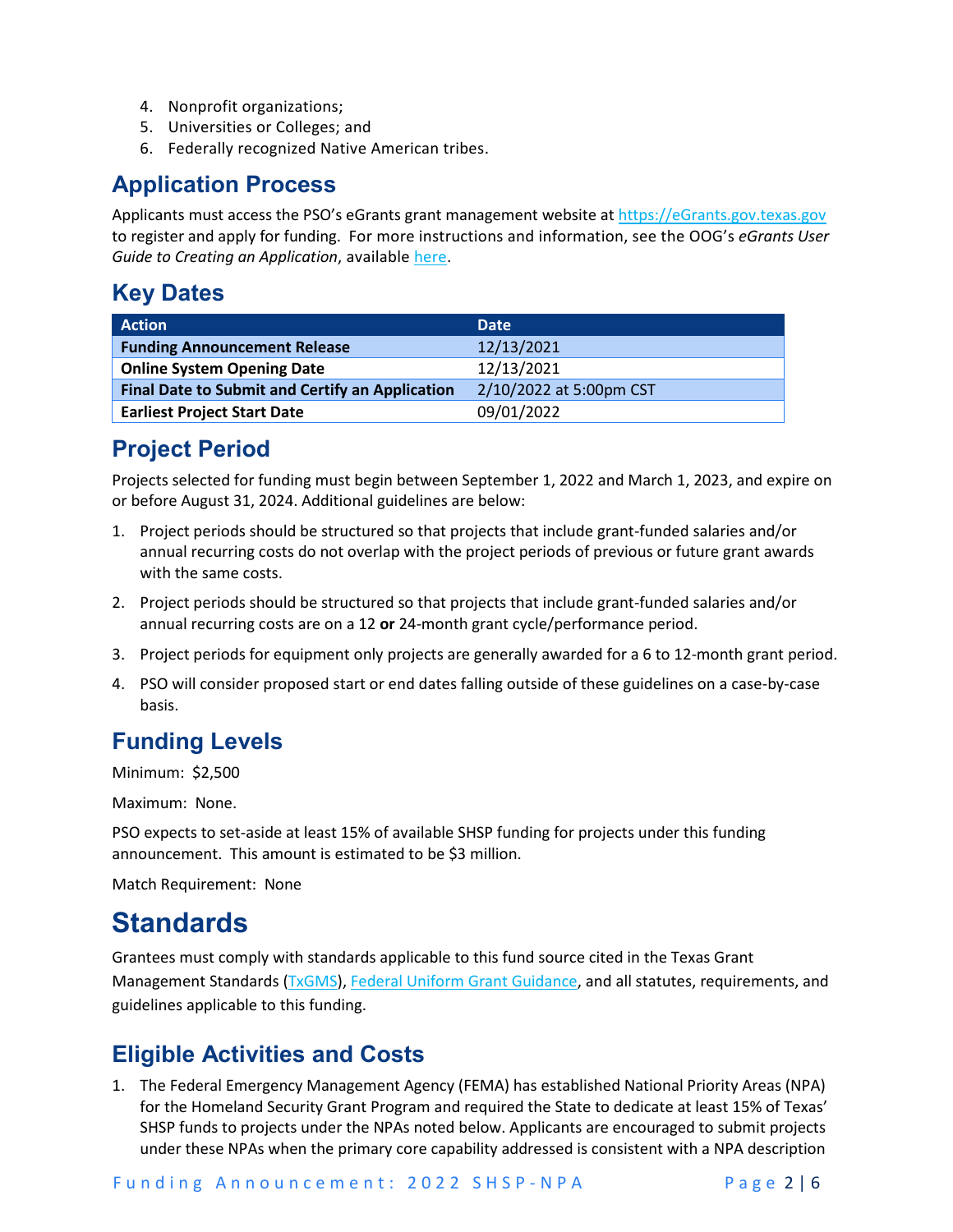below. Note: The National Priority Areas are subject to change without notice upon release of the federal Notice of Funding Opportunity (NOFO).

- 2. Grant projects must be submitted in support of one of the following approved NPAs:
	- a. **Combating Domestic Violent Extremism (\$1.5 million estimated available)**

**Core Capabilities:** Interdiction & Disruption; Screening, Search and Detection; Physical Protective Measures; Intelligence and Information Sharing; Planning; Public Information and Warning; Operational Coordination; Risk management for protection programs and activities

- i. Open source analysis of misinformation campaigns, targeted violence and threats to life, including tips/leads, and online/social media-based threats.
- ii. Execution and management of threat assessment programs to identify, evaluate, and analyze indicators and behaviors indicative of domestic violent extremists.
- iii. Establishing and maintaining suspicious activity reporting programs.
- iv. Training and awareness programs (e.g., through social media, SAR indicators and behaviors) to educate the public on misinformation campaigns and resources to help them identify and report potential instances of domestic violent extremism.

#### b. **Enhancing Cybersecurity (\$1.5 million estimated available)**

#### **Core Capabilities:** Cybersecurity; Intelligence and Information Sharing

- i. Assessing organizational cybersecurity risk and potential risk.
- ii. Creating or updating strategic cybersecurity plans and related response and recovery plans and exercises.
- iii. Developing approaches for identifying, authenticating and authorizing individuals to access an organization's assets and systems.
- iv. Purchasing software such as anti-virus, anti-malware, continuous monitoring, encryption, enhanced remote authentication, patch management or distributed denial of service protection.
- v. Purchasing hardware such as intrusion detection systems, firewalls, additional servers, routers or switches for reducing cybersecurity vulnerabilities.
- vi. Implementing awareness and training measures.
- vii. Establishing anomalous activity detection and system/asset monitoring.
- viii. Developing or sustaining response activities, including information sharing or other mitigation efforts.
- ix. Conducting other cyber-related activities derived from a prioritized, risk management plan and consistent with objectives of the Texas Cybersecurity Framework (TXCSF) or other comparable framework.

#### **Program-Specific Requirements**

- 1. All capabilities being built or sustained must have a clear link to one or more Core Capabilities in the National Preparedness Goal.
- 2. Many capabilities which support terrorism preparedness simultaneously support preparedness for other hazards. Grantees must demonstrate this dual-use quality for any activities implemented under this program that are not explicitly focused on terrorism preparedness. Activities implemented under SHSP must support terrorism preparedness by building or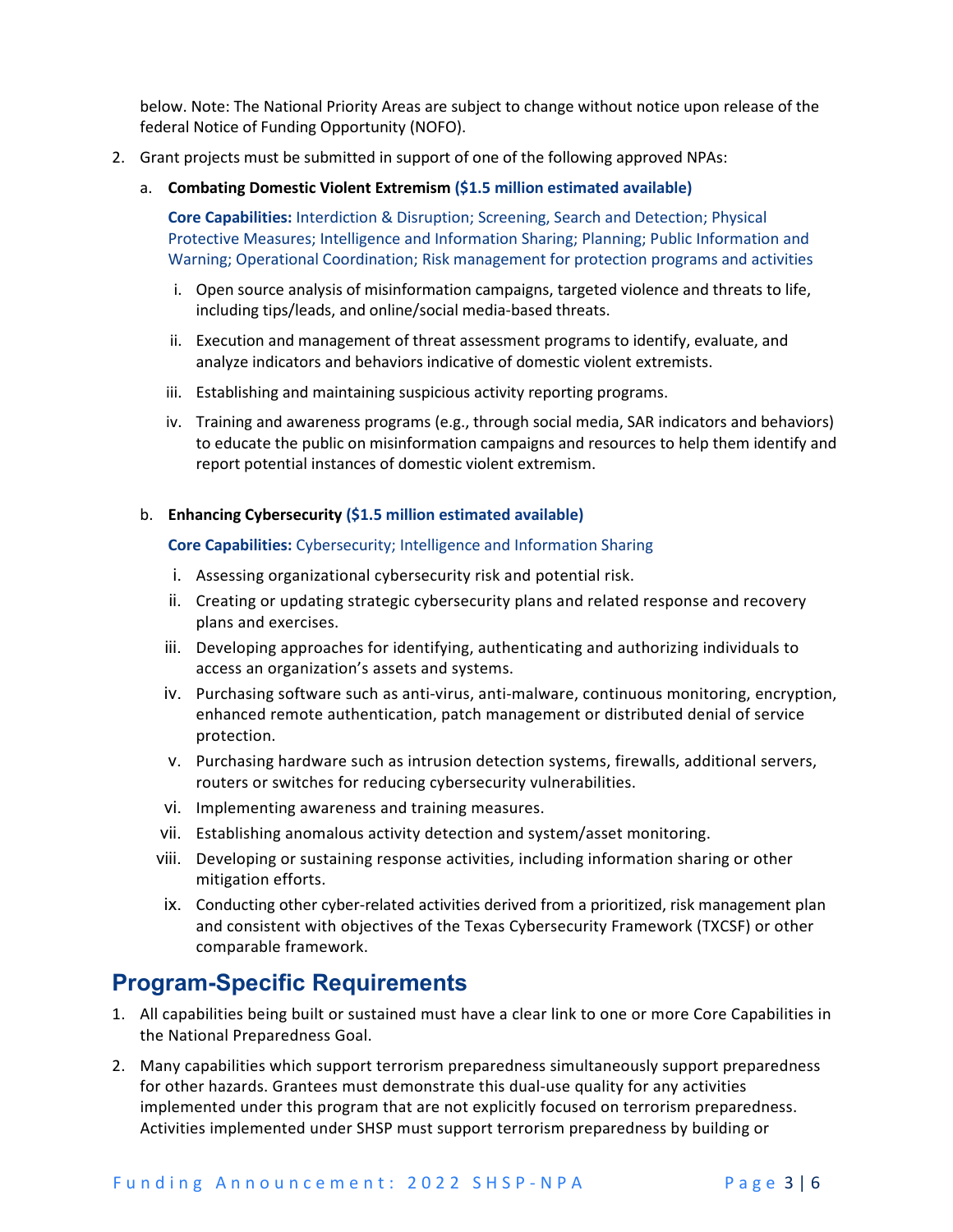sustaining capabilities that relate to the prevention of, protection from, mitigation of, response to, and/or recovery from terrorism.

- 3. Grantees are required to maintain adoption and implementation of the National Incident Management System (NIMS). The NIMS uses a systematic approach to integrate the best existing processes and methods into a unified national framework for incident management across all homeland security activities including prevention, protection, response, mitigation, and recovery. Grantees must use standardized resource management concepts for resource typing, credentialing, and an inventory to facilitate the effective identification, dispatch, deployment, tracking and recovery of resources.
- 4. Cities and counties must have a current emergency management plan or be a legally established member of an inter-jurisdictional emergency management program with a plan on file with the Texas Division of Emergency Management (TDEM). Plans must be maintained throughout the entire grant performance period. If you have questions concerning your Emergency Management Plan (preparedness) level, contact your Emergency Management Coordinator (EMC) or your regional Council of Governments (COG). For questions concerning plan deficiencies, contact TDEM at [tdem.plans@tdem.texas.gov.](mailto:tdem.plans@tdem.texas.gov)
- 5. Grantees will be required to complete the 2022 Nationwide Cybersecurity Review (NCSR), enabling agencies to benchmark and measure progress of improving their cybersecurity posture. The Chief Information Officer (CIO), Chief Information Security Officer (CISO), or equivalent for each recipient agency should complete the NCSR. If there is no CIO or CISO, the most senior cybersecurity professional should complete the assessment. The NCSR is available at no cost to the user and takes approximately 2-3 hours to complete. For more information about the NCSR, visit: [https://www.cisecurity.org/ms-isac/services/ncsr/.](https://www.cisecurity.org/ms-isac/services/ncsr/)

## **Eligibility Requirements**

- 1. Local units of governments must comply with the Cybersecurity Training requirements described in Section 772.012 and Section 2054.5191 of the Texas Government Code. Local governments determined to not be in compliance with the cybersecurity requirements required by Section 2054.5191 of the Texas Government Code are ineligible for OOG grant funds until the second anniversary of the date the local government is determined ineligible. Government entities must annually certify their compliance with the training requirements using the Cybersecurity Training [Certification for State and Local Governments.](https://dircommunity.force.com/SecurityTrainingVerification/s/CybersecurityTrainingCertification) A copy of the Training Certification must be uploaded to your eGrants application. For more information or to access available training programs, visit the Texas Department of Information Resources Statewide Cybersecurity [Awareness Training](https://dir.texas.gov/information-security/statewide-cybersecurity-awareness-training) page.
- 2. Entities receiving funds from PSO must be located in a county that has an average of 90% or above on both adult and juvenile dispositions entered into the computerized criminal history database maintained by the Texas Department of Public Safety (DPS) as directed in the Texas Code of Criminal Procedure, Chapter 66. This disposition completeness percentage is defined as the percentage of arrest charges a county reports to DPS for which a disposition has been subsequently reported and entered into the computerized criminal history system.

Counties applying for grant awards from the Office of the Governor must commit that the county will report at least 90% of convictions within five business days to the Criminal Justice Information System at the Department of Public Safety.

3. Eligible applicants operating a law enforcement agency must be current on reporting complete UCR data and the Texas specific reporting mandated by 411.042 TGC, to the Texas Department of Public Safety (DPS) for inclusion in the annual Crime in Texas (CIT) publication. To be considered eligible for funding, applicants must have submitted a full twelve months of accurate data to DPS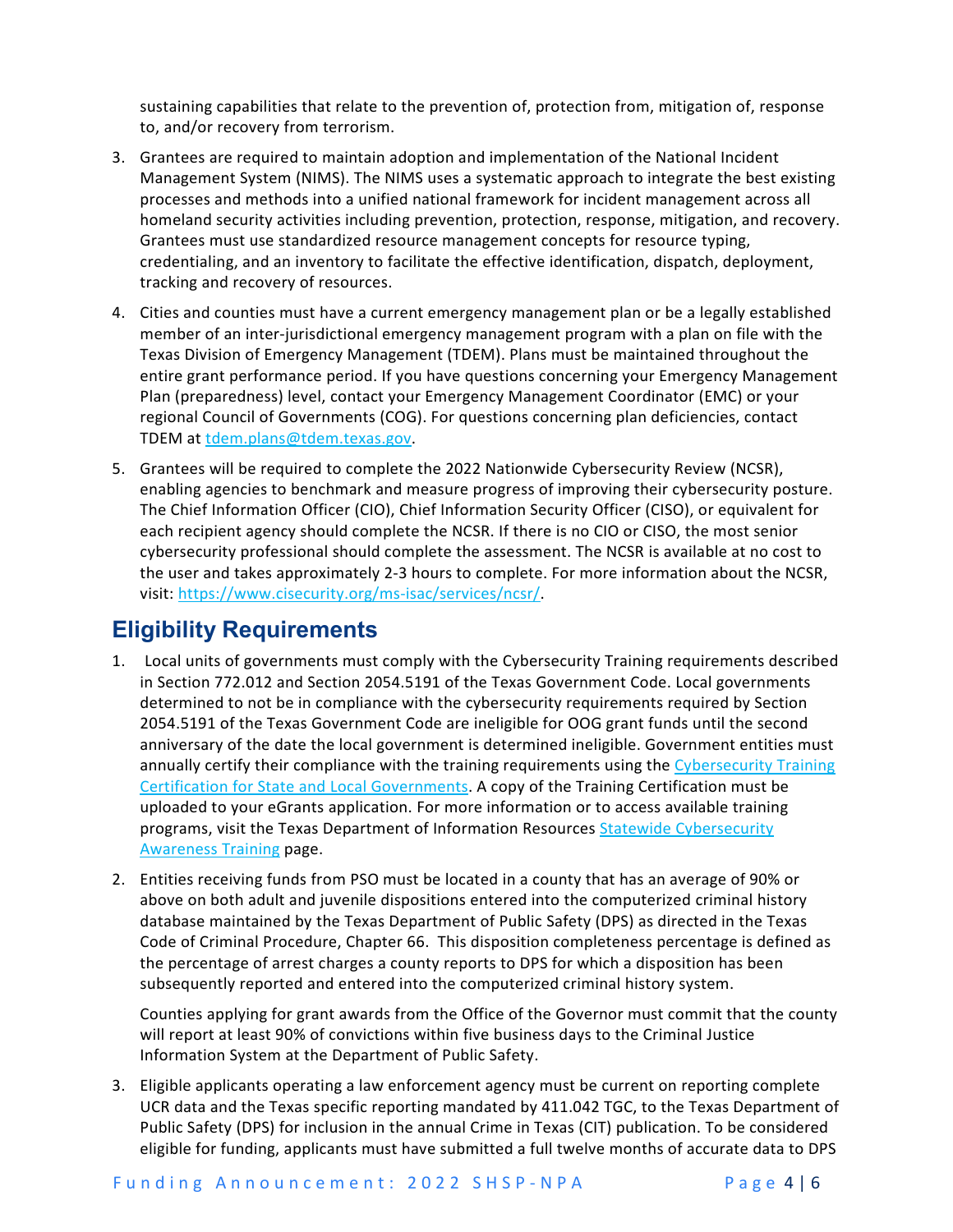for the most recent calendar year by the deadline(s) established by DPS. Due to the importance of timely reporting, applicants are required to submit complete and accurate UCR data, as well as the Texas-mandated reporting, on a no less than monthly basis and respond promptly to requests from DPS related to the data submitted.

- 4. Eligible applicants must have a DUNS (Data Universal Numbering System) number assigned to its agency (to request a DUNS number, go to [https://fedgov.dnb.com/webform\)](https://fedgov.dnb.com/webform).
- 5. Eligible applicants must be registered in the federal System for Award Management (SAM) database located at [https://www.sam.gov/.](https://www.sam.gov/)

Failure to comply with program or eligibility requirements may cause funds to be withheld and/or suspension or termination of grant funds.

### **Prohibitions**

Grant funds may not be used to support the unallowable costs listed in th[e Guide to](https://egrants.gov.texas.gov/fundopp.aspx?name=2021%20Guide%20to%20Grants.pdf&type=2) Grants or any of the following unallowable costs:

- 1. inherently religious activities such as prayer, worship, religious instruction, or proselytization;
- 2. lobbying;
- 3. any portion of the salary of, or any other compensation for, an elected or appointed government official;
- 4. vehicles or equipment for government agencies that are for general agency use and/or do not have a clear nexus to terrorism prevention, interdiction, and disruption (i.e. mobile data terminals, body cameras, in-car video systems, or radar units, etc. for officers assigned to routine patrol; general firefighting equipment or uniforms);
- 5. weapons, ammunition, tasers, weaponized vehicles or explosives (exceptions may be granted when explosives are used for bomb squad training);
- 6. weapons accessories to include but not limited to optics/sights, laser aiming devices, ammunition pouches, slings, rifle bags or other accessories designed for use with any firearms/weapon;
- 7. admission fees or tickets to any amusement park, recreational activity or sporting event;
- 8. promotional items or gifts;
- 9. food, meals, beverages, or other refreshments, except for eligible per diem associated with grantrelated travel or where pre-approved for working events;
- 10. membership dues for individuals;
- 11. any expense or service that is readily available at no cost to the grant project;
- 12. any use of grant funds to replace (supplant) funds that have been budgeted for the same purpose through non-grant sources;
- 13. fundraising;
- 14. legal services for adult offenders;
- 15. amateur radios and equipment, FMS radios, GMRS radios, or other radio equipment that is not P25 compliant;
- 16. riot equipment including but not limited to shields, batons, less-lethal ammunition, and grenades designed or intended for dispersing crowds; and
- 17. any other prohibition imposed by federal, state, or local law.